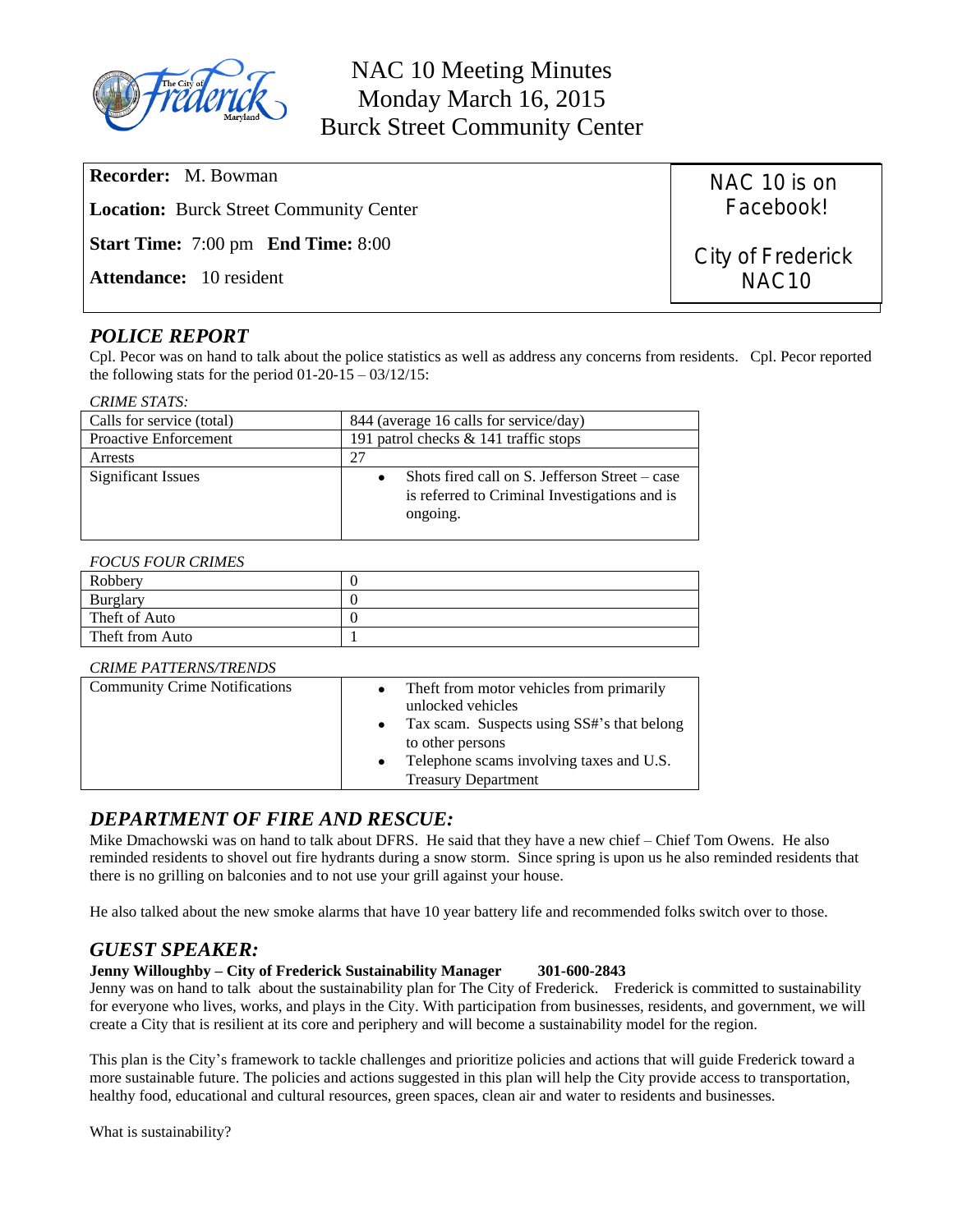Sustainability means maintaining balance between economic, social, and ecological needs for today and for future generations. Each of these will be addressed within the eight sectors of this plan. Sustainable choices today will help facilitate healthy residents, healthy communities, and a healthy environment now and into the future.

What does sustainability mean for you?

A sustainable city benefits everyone by providing better transportation, buildings, neighborhoods, parks, and healthy places to work and live. The City is working toward becoming a more sustainable community by:

- Supporting a strong, local economy with better access to jobs, services, and amenities
- Encouraging healthier lifestyles by providing alternative transportation options and access to nutritious food choices
- Leading the way in more efficient and renewable energy and fuels to reduce costs and our carbon footprint
- Protecting water quality and green spaces while encouraging smart development
- Designing communities such that all levels of income are supported with adequate services and amenities

### How do we make it happen?

We can achieve sustainability through a collaborative process. Each of us plays an important part in creating and maintaining a sustainable Frederick. The City government is leading this effort, and residents and private businesses also are essential to achieving these goals. By building partnerships with various committees, interest groups, local and state government, and within City departments, sustainable ideas and actions will filter through projects on every level. This plan outlines actions and policies that could help each of us to become part of the sustainability solution. This Sustainability Master Plan will be evaluated every two years.

## *OLD BUSINESS:*

• NAC 10 Facebook Page- Please "like" our page - City of Frederick NAC10

## *NEW BUSINESS:*

• Concern about sharrow signs coming up – when it was snowing plows distributed chunks of the paint into yards and concern of the mess as well as what happens if hit by a lawn mower. Information sent over to Devon Hahn and Tim Davis of the City of Frederick.

## *SUGGESTIONS/COMMENTS:*

 $\bullet$  Hayden Duke talked about the upcoming Panagea Festival on October  $4<sup>th</sup>$  and said they are looking for volunteers. If anyone is interested please contact Hayden at hayden@haydenduke.com.

## *UPCOMING EVENTS:*

|   | April 18 <sup>th</sup> | $10:00 \text{ am} - 3:00 \text{ pm}$ | Youth Resource Fair         | Francis Scott Key Mall – for more information please contact<br>Michele Bowman |
|---|------------------------|--------------------------------------|-----------------------------|--------------------------------------------------------------------------------|
|   | April 18 <sup>th</sup> | $10:00 \text{ am} - 2:00 \text{ pm}$ | Medication Turn In<br>Event | Harry Grove Stadium                                                            |
| ٠ | October $4th$          | $12:00 - 5:00$ pm                    | Panagea                     | Westridge Plaza                                                                |

## *CONTACT INFORMATION:*

Michele Bowman, Community Outreach Specialist 301-600-2091 mbowman@frederickmdpolice.org

| <b>FPD</b> Contact      | Sgt. Jay Brown      | 301-600-3914 | ibrown@frederickmdpolice.org |
|-------------------------|---------------------|--------------|------------------------------|
|                         | Cpl. Mark Pecor     | 301-600-3922 | mpecor@frederickmdpolice.org |
| <b>Code Enforcement</b> | <b>Buddy Singer</b> | 301-600-6922 | rsinger@cityoffrederick.com  |

### **NAC 10 Contacts**

Theresa Brown 301-662-5691 Bunny LaDouceur [ktbundt@gmail.com](mailto:ktbundt@gmail.com) Kathy Stewart [kay50jump@aol.com](mailto:kay50jump@aol.com) Denise Sparks dsparks@frederick.edu Hayden Duke hayden@haydenduke.com [hayden@haydenduke.com](mailto:hayden@haydenduke.com)

## **NAC 10 MEETINGS – 7:00 pm** Boys & Girls Club, Burck Street

#### **2015**

April 20th May 18<sup>th</sup> June 15<sup>th</sup> August 17th September 21st

### **FREDERICK POLICE DEPARTMENT**

**Emergency:** 911 **Non-Emergency:** 301-600-2100 **Anonymous Crime Tips** 301-600 TIPS (8477) – phone 240-674-TIPS (8477) - text [fpdcrimetip@frederickmdpolice.org](mailto:fpdcrimetip@frederickmdpolice.org) **Drug Tip Line** 301-600-2246